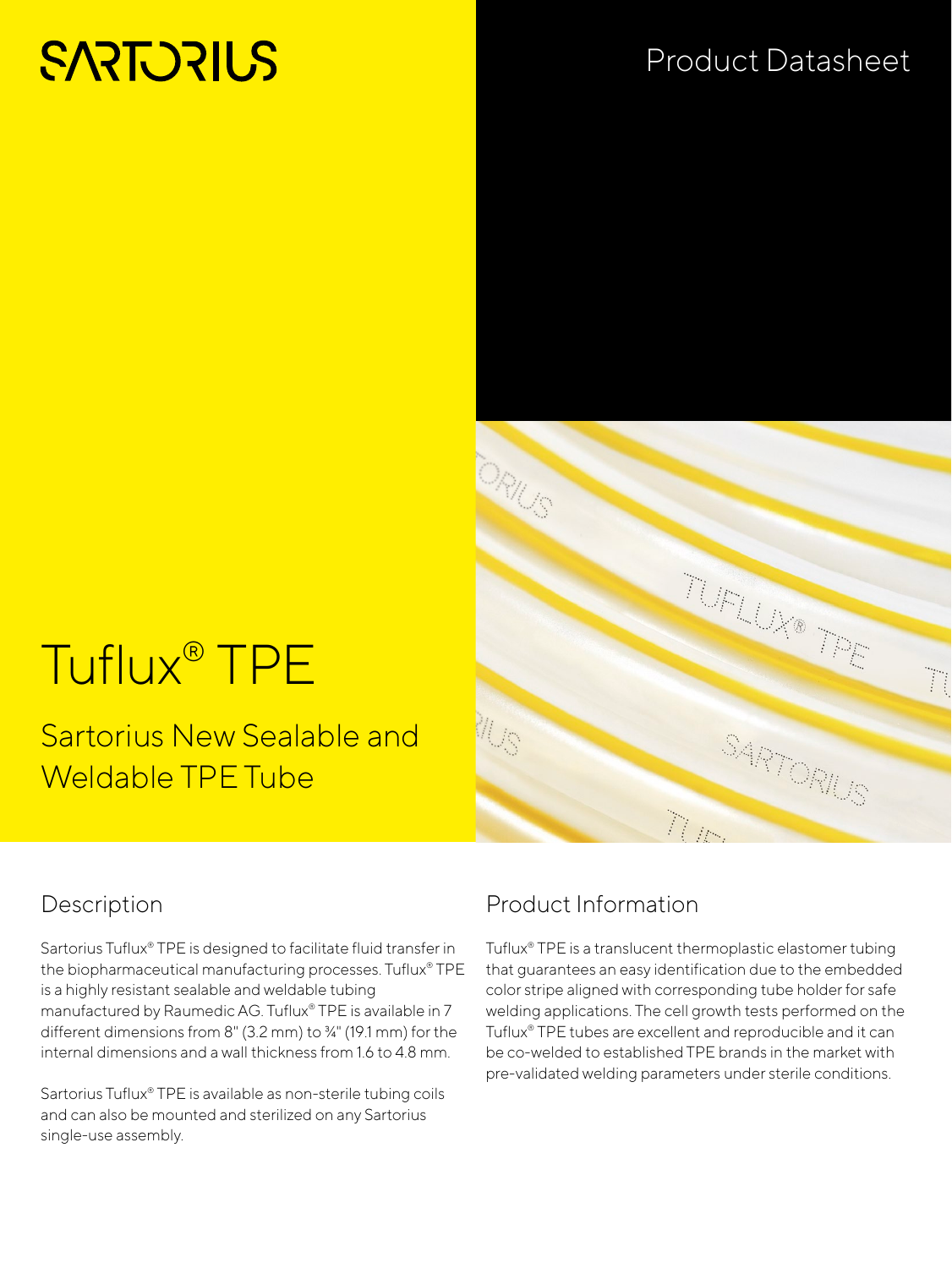### Applications

Tuflux® TPE is designed to be used in pharmaceutical and biopharmaceutical applications such as:

- Media and Buffer processing
- **Fermentation**
- Cell harvest
- **Filtration**
- **Purification**

#### Features & Benefits



**Unique color coding**, aligned with Biowelder® TC tube holders, and printing of ID and OD dimensions on the tubing facilitates tubing identification and ease of use to mitigate operator errors.



 Antioxidant level in tubing formulation is optimized for best cell growth results. No inhibition of cell growth even under worst case surface to volume ratios in small scale applications

■ Validated Biowelder<sup>®</sup> TC parameters for co-welding of Tuflux® TPE to other TPE tubes. Welding parameters have been **validated for all** combinations of gamma-irradiated & autoclaved TPE tubes.

- **Validated for sealing** with the Biosealer TC for sterile disconnections in select sizes.
- Validation- & Extractable Guide for Tuflux® TPE available: Ease the validation of Tuflux® TPE in a process.
- **Tuflux<sup>®</sup> TPE is available from stock** as non-sterile tubing coil packaged in a double PE bag.
- Tuflux<sup>®</sup> TPE is suitable to be used with peristaltic pumps for liquid transfer applications.

#### Integration

■ All Tuflux® TPE tubing dimensions can be integrated into Sartorius assemblies.

Tuflux® TPE can be pre-assembled to bags, filters and then Gamma sterilized to offer a ready-to-use solution.

■ Tuflux<sup>®</sup> TPE can also be assembled with filter capsules without Gamma sterilization to offer ready-to-autoclave solutions to end users when autoclaving is required in the process.

### Security of Supply

Sartorius has established multiple manufacturing sites with consistent industrial processes for its fully integrated disposable assemblies. The expertise of designing Single-Use solutions based on collaborative supplier management and customer demand planning assures a state of the art and robust supply chain that can cope with strong market growth.

#### Quality Assurance

Sartorius Quality Systems for Single-Use Products is compliant with ISO 9001 : 2008. Design, Manufacture and Sterilization processes are conducted under conditions that mirror biopharmaceutical operations and meet cGMP requirements.

#### Validation

Tuflux® TPE has been extensively qualified in collaboration with Raumedic applying the most stringent tests. Biological, chemical and physical tests combined with extensive extractable testing to provide users of Tuflux® TPE tubing with data representing a variety of processing conditions covering a lot of applications.

When tubing is mounted on a product, a full compliance with ISO11137 allows for a validated claim of sterility by gamma irradiation on all Sartorius single-use products with a sterility assurance level of 10<sup>-6</sup> over the shelf life.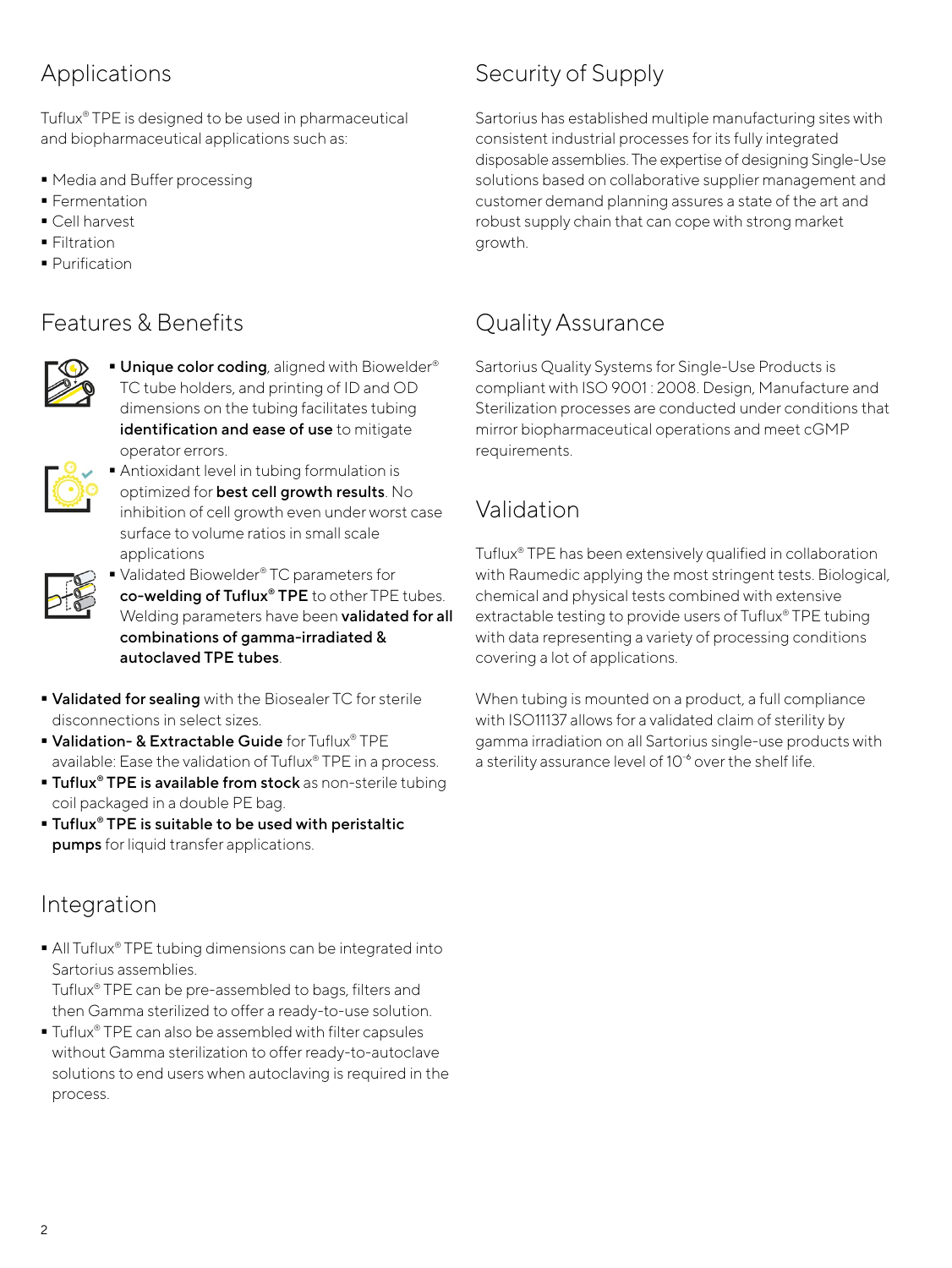# Technical Data

## Specifications

| Color                     | Translucent                                                                                                                                              |  |  |  |
|---------------------------|----------------------------------------------------------------------------------------------------------------------------------------------------------|--|--|--|
| Material                  | Synthetic thermoplastic elastomer                                                                                                                        |  |  |  |
| Shore A hardness          | $60 \pm 5$                                                                                                                                               |  |  |  |
| Tensile strength at break | $\geq 5.0$ MPa                                                                                                                                           |  |  |  |
| Elong, at break           | $\geq 450\%$                                                                                                                                             |  |  |  |
| Operating temp.           | $-55^{\circ}$ C to 135 $^{\circ}$ C                                                                                                                      |  |  |  |
| <b>Shelf Life</b>         | 5 years non sterile<br>3 years sterile                                                                                                                   |  |  |  |
| Compliant to              | ■ USP<87> & USP<88> Class VI<br>■ ISO 10993-5<br>$\blacksquare$ ADCF<br>$\blacksquare$ USP<661><br>$\blacksquare$ REACH<br>■ 2011/65/EC for heavy metals |  |  |  |
| Sterilization             | Gamma irradiation (max 50 kGy)<br>and autoclave (123°, 30 min)                                                                                           |  |  |  |





# Ordering Information

| SSB PN#   | <b>Product Description</b>                                              | Coil<br>$[m]$ ft] | Diameter<br>$[ID \times OD]$           | ID<br>[mm inch] | WT<br>[mm inch] | Color stripe |
|-----------|-------------------------------------------------------------------------|-------------------|----------------------------------------|-----------------|-----------------|--------------|
| FSA121869 | Tuflux® TPE $\frac{1}{8}$ "ID × $\frac{1}{4}$ "OD<br>yellow             | 200 m   656 ft    | $\frac{1}{8}$ " × $\frac{1}{4}$ "      | $3.2$   0.125   | 1.6 0.06        | Yellow       |
| FSA121870 | Tuflux <sup>®</sup> TPE $\frac{1}{4}$ "ID × $\frac{3}{8}$ "OD<br>orange | 125 m   410 ft    | $\frac{1}{4}$ $\times$ $\frac{3}{8}$ " | 6.4 0.25        | 1.6 0.06        | Orange       |
| FSA121871 | Tuflux® TPE ¼"ID × $\frac{7}{16}$ "OD<br>red                            | 100 m   328 ft    | $\frac{1}{4}$ × $\frac{7}{16}$ "       | 6.4 0.25        | 2.4 0.09        | Red          |
| FSA121872 | Tuflux® TPE $\frac{3}{8}$ "ID × $\frac{5}{8}$ "OD<br>white              | 50 m   164 ft     | $\frac{3}{8}$ " × $\frac{5}{8}$ "      | 9.5 0.375       | $3.2$   0.125   | White        |
| FSA121873 | Tuflux® TPE $\frac{1}{2}$ "ID × $\frac{3}{4}$ "OD<br>grey               | 30 m   98 ft      | $\frac{1}{2}$ " × $\frac{3}{4}$ "      | 12.6 0.5        | $3.2$   0.125   | Grey         |
| FSA121874 | Tuflux® TPE 3⁄4"ID × 1"OD<br>blue                                       | 20 m   66 ft      | $\frac{3}{4}$ " × 1"                   | 19.1   0.75     | $3.2$   0.125   | Blue         |
| FSA121875 | Tuflux® TPE $\frac{3}{4}$ "ID × 1 %"OD<br>black                         | 20 m   66 ft      | $\frac{3}{4}$ " × 1 $\frac{1}{8}$ "    | 19.1   0.75     | 4.8   0.188     | <b>Black</b> |